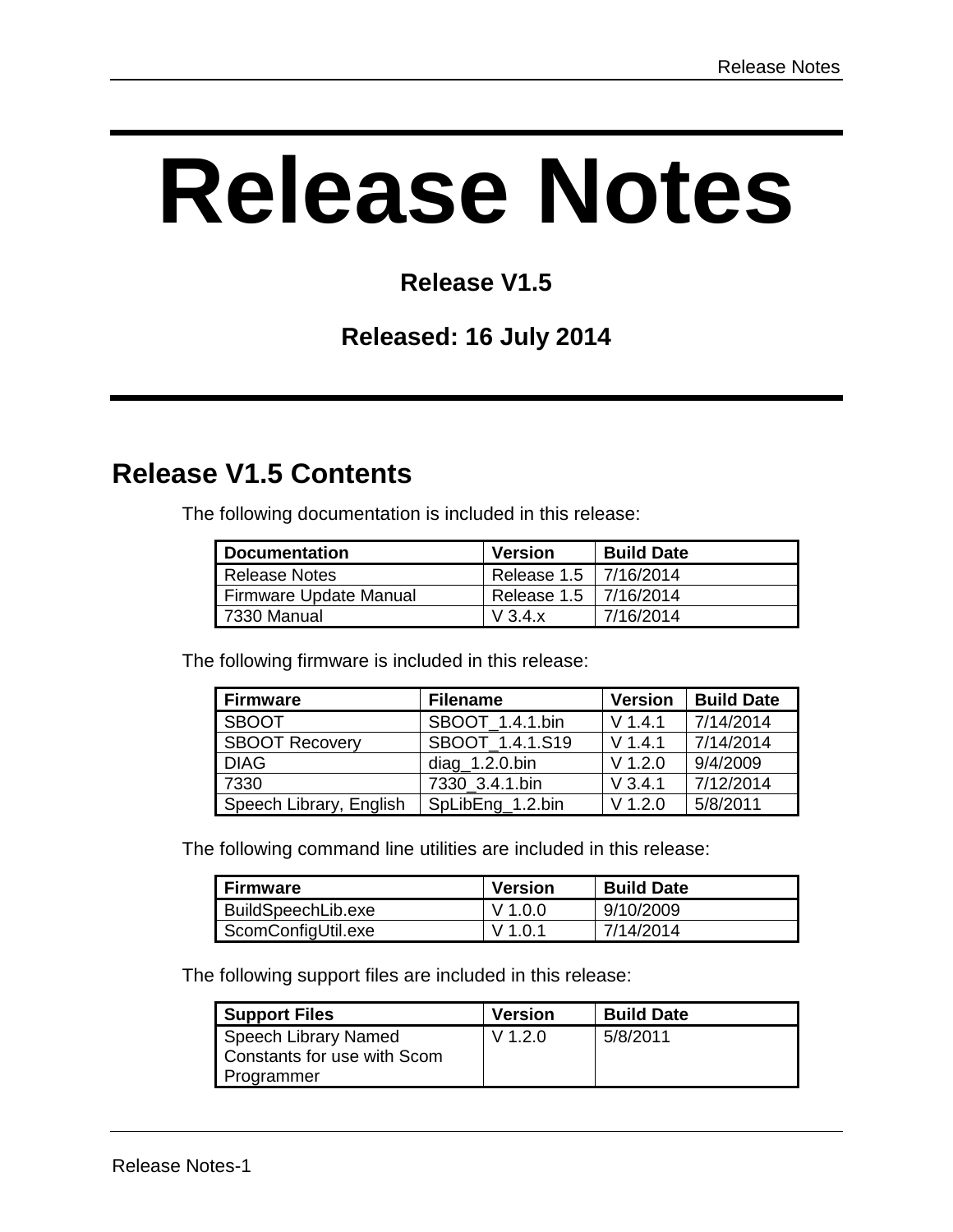#### **Release V1.5 New Features**

**7330 Reset Date Time**: The date and time is output to the console when the controller is reset or powered on.

**CTCSS Encoder**: Add the "Enable/Disable CTCSS Encoder In Anti-Kerchunker No-Hangtime Mode" command. (Previously released in Version 3.3.3. See page 13-11.)

**CTCSS Encoder**: Add support for a CTCSS tone of 150.0 Hz. (Previously released in Version 3.3.3.)

**DTMF Cover Tone**: Add support for a DTMF Cover Tone on each transmitter. (See page 7-24.)

**SBOOT Configuration Save/Restore**: Add new SBOOT commands to save and restore configuration files. Show four configuration file storage locations on the directory. Add an Upload command to transfer configuration files from the controller to a PC. Add the configuration file storage locations to the Erase, Load and Upload command menus. (See page 8-21.)

**SBOOT Load Command**: Prompt to erase the selected location before loading the file.

**SBOOT Time Display**: Improve the date and time display format.

**SBOOT X Command**: Change the action of the X command to return to the 7330 instead of restarting SBOOT.

**Serial Port**: Add a "Set Name" command for use on the console. The name is visible as the first part of the console prompt, e.g.  $Conifer:7330>$  and Conifer:SBOOT> . (See page 8-11.)

**Serial Port**: Add the "Reset Console Defaults" command. This command can be entered via a DTMF decoder. (See page 8-8.)

**Software Switches**: Increase the number of general purpose switches from 10 to 40 as numbers 60 through 89. (See page A-46.)

**User Timers**: Increase the number of User Timers from 10 to 20. (See page 20-1.)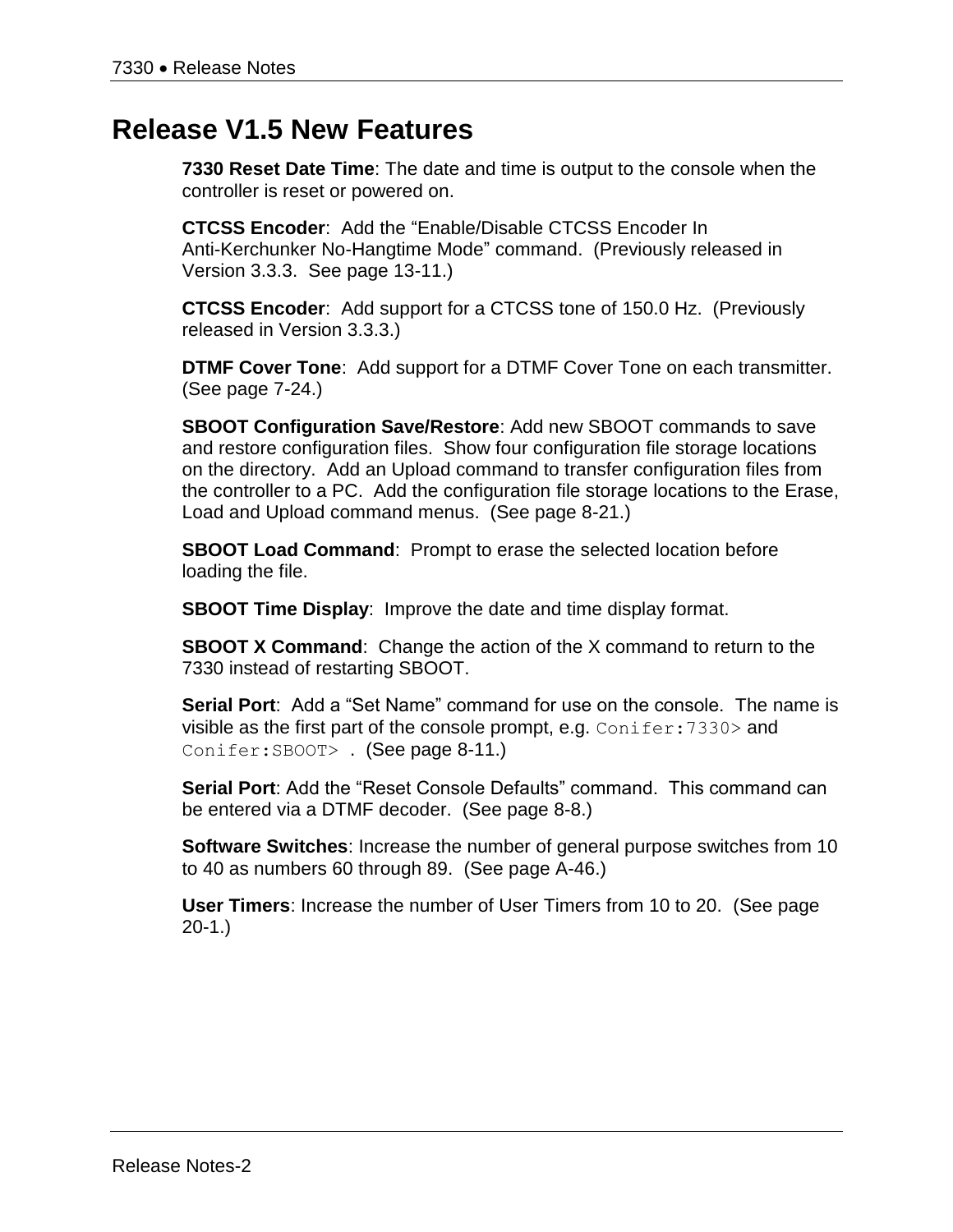## **Release V1.5 Fixes**

**DTMF**: The "DTMF Decoder Mute Hang Time for Other Characters" timer value was not being used to time the mute duration. The first character delay was being used instead for all characters. Fixed.

**Macro Rename Command**: The command does not work within a macro. Fixed. (Previously released in Version 3.3.2.)

**SBOOT Directory Display**: An extra character was sometimes displayed in the directory output. Fixed.

**Scheduler:** The command to delete a range of setpoints does not return OK. Fixed.

**Timeout Macro Event-Triggered Macro**: The Timeout and Timeout End Macro ETMs do not work in versions 3.3.1 thru 3.3.3. Fixed.

**Timeout Timer**: When the Timeout Timer value is changed, the new value is now used immediately.

**Timeout Penalty Timer**: When the Timeout Penalty Timer value is changed, the new value is now used immediately.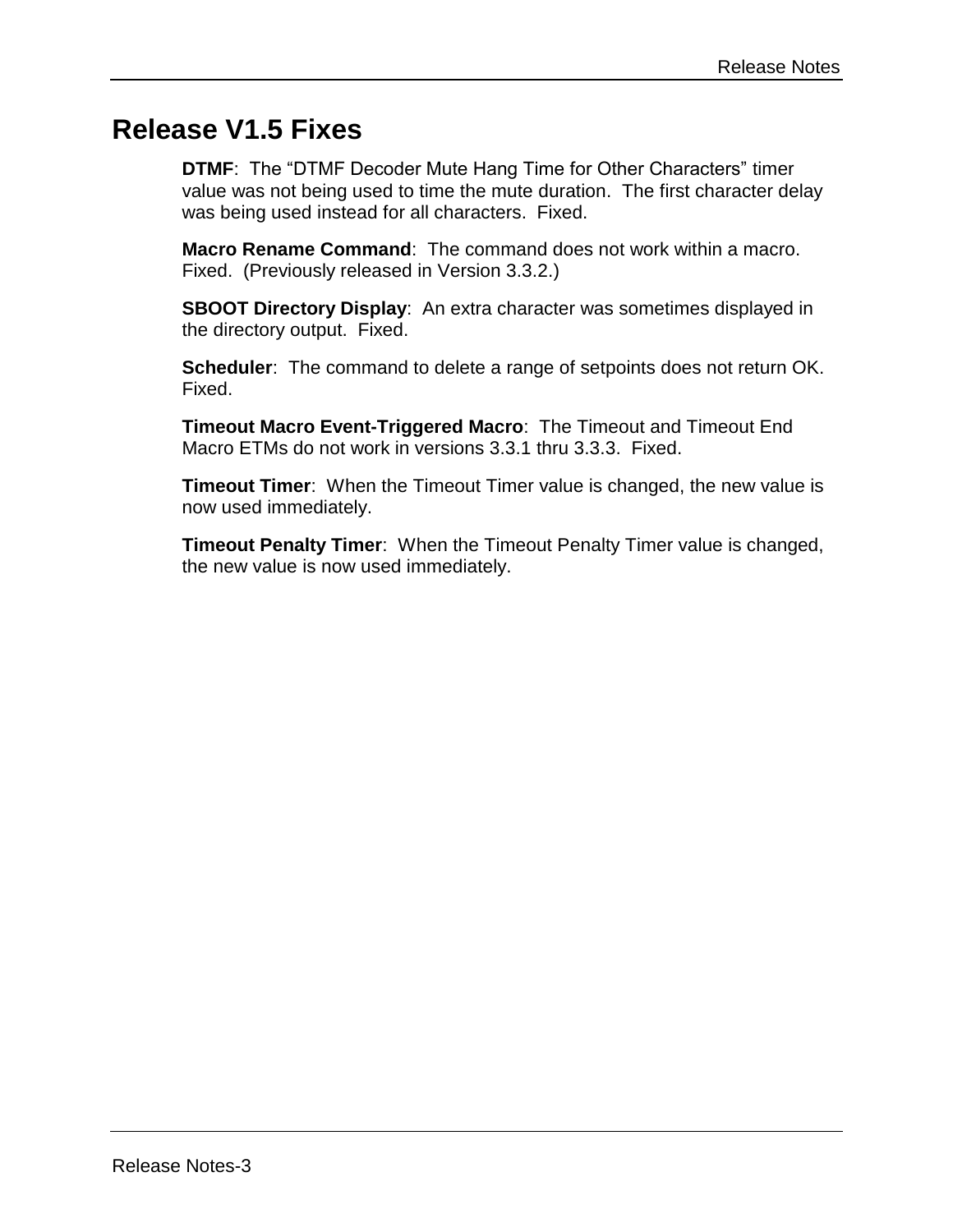#### **Release V1.5 Changes to the 7330 Manual**

**Various**: Fixed several typos and page number references.

**Table of Contents**: Adjustments for new pages and commands.

**Chapter 2, Getting Started**: Added pages 2-3, Front Panel.

**Chapter 5, Macros**: On page 5-10, improve the Create Macro example.

**Chapter 7, DTMF**: Add pages 7-24 thru 7-26, the DTMF Cover Tone description and the Select DTMF Cover Tone Interval and Select/Review DTMF Cover Tone Message commands.

**Chapter 8, Serial**: Rearrange the chapter.

**Chapter 8, Serial**: Starting on page 8-21, add the description of the Configuration Management features of the controller and the SBOOT commands.

**Chapter 8, Serial**: Starting on page 8-27, add the description of the S-COM Configuration Utility, the generated report, and the generated script.

**Chapter 13, CTCSS Encoder**: On page 13-6, add tone number 64, 150.0 Hz to the table.

**Chapter 13, CTCSS Encoder**: Add page 13-11, the Enable/Disble CTCSS Encoder In Anti-Kerchunker No-Hangtime Mode.

**Chapter 20, User Timers**: Throughout the chapter, change the total number of User Timers from 10 to 20. Change the valid range to specify a User Timer from 00-09 to 00-19.

**Chapter 23, Custom Audio Library**: Update the Audacity instructions to Audacity Version 2.0.

**Appendix A, Programming Tables**: Add table of contents for this chapter. Add the CTCSS Tone Number table. Add the new software switches and commands.